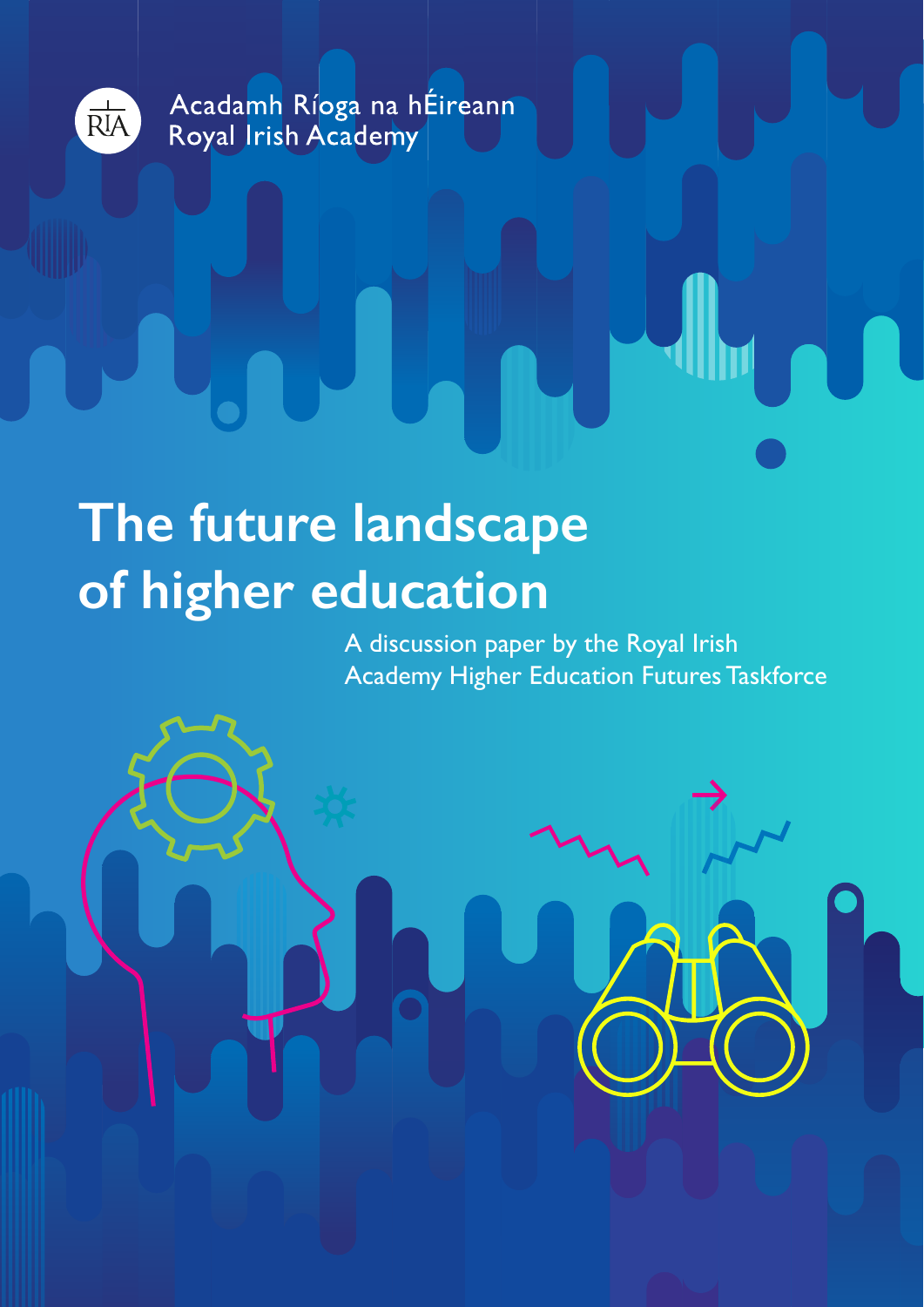## **PREAMBLE**

*In an era of rapidly changing and unprecedented global challenges, the landscape of higher education continues to evolve. The benefits of higher education are many, for the individual, for society and for the economy: from advancing knowledge and criticalthinking skills and improving health and life expectancy to enhancing social cohesion and diversity and increasing the quality of civic life. However, the intensifying climate crisis and extreme environmental disruption; the displacement of millions of people and mass migration; demographic change and geopolitical instability; economic and social inequality, and cyber-attacks on democracy, pose unprecedented global challenges requiring holistic and creative responses. Mastering these challenges will also galvanise the modernisation of the landscape of higher education on the island of Ireland, in Europe and globally.* 

*The Royal Irish Academy Higher Education Futures Taskforce was established in September 2020 to debate, identify and present a bold but viable vision for the higher education sector on the island of Ireland in the years ahead. The Taskforce paid special attention*  to the development of the higher education ecosystem over the longer term and how its development may affect and change the *policy and structural framework for higher education on the island of Ireland. How must we reshape higher education to meet changing societal needs and urgent global challenges?*

*Existing higher education policies date from 2009 (in Northern Ireland) and 2011 (in Ireland) but the landscape has changed substantially since that time. Recent drivers of change include: the development of technological universities; enhanced emphasis on linkages with the further education sector; commitment to greater north–south collaboration in higher education provision and research; the UK's departure from the European Union; new modes of delivery in the higher education sector, accelerated by the impact of the COVID-19 pandemic; and a growing awareness of the value of a strong science–policy dialogue.* 

*The establishment of the new Department of Further and Higher Education, Research, Innovation and Science (DFHERIS) in Ireland offers an exciting opportunity to refresh strategic priorities for higher education and research, and to develop further the immense reservoir of expertise and talent housed and nurtured within higher education on the island. These ambitions are bolstered by the Department for the Economy (Northern Ireland)'s long-term vision of a higher education sector that is vibrant and of international calibre; pursues excellence in teaching and research; plays a pivotal role in the development of a modern, sustainable knowledgebased economy; supports a confident, shared society; and recognises and values diversity.* 

*Informed by recommendations and analysis provided by over 100 organisations, stakeholders, interested parties and individuals in response to an extensive consultation exercise, the Taskforce has produced five papers on the future of higher education in Ireland and Northern Ireland. The titles of the five papers are:*

- *1) Higher education on the island of Ireland in 2035: a values-based vision of institutions advancing society, culture and the economy*
- *2) The future landscape of higher education*
- 3) Regions and place in higher education on the island of Ireland
- *4) Equality, diversity and inclusion in higher education*
- *5) Re-imagining research and innovation in higher education in Ireland and Northern Ireland*

This paper considers the future shape of higher education in Ireland, addressing only briefly and where necessary matters considered in *detail by others in the series. It begins with an assessment of how global or transnational drivers of change are dramatically reshaping the academy worldwide. It then considers uniquely Irish circumstances, identifying a set of key enablers of an excellent higher education and research system for Ireland in 2035. The Taskforce recognises that the Higher Education Institutions (HEIs) on the island exist in two different jurisdictions, with two different legislative and regulatory frameworks, and different models of system governance and funding. However, our shared geography, culture and history, intertwined economies, bi-directional mobility and partnerships motivate a shared strategic approach. For clarity, this paper addresses post-secondary education institutions such as universities (comprehensive, technological and specialised), institutes of technology and specialised institutes of the arts or advanced studies.*

*(October 2021)*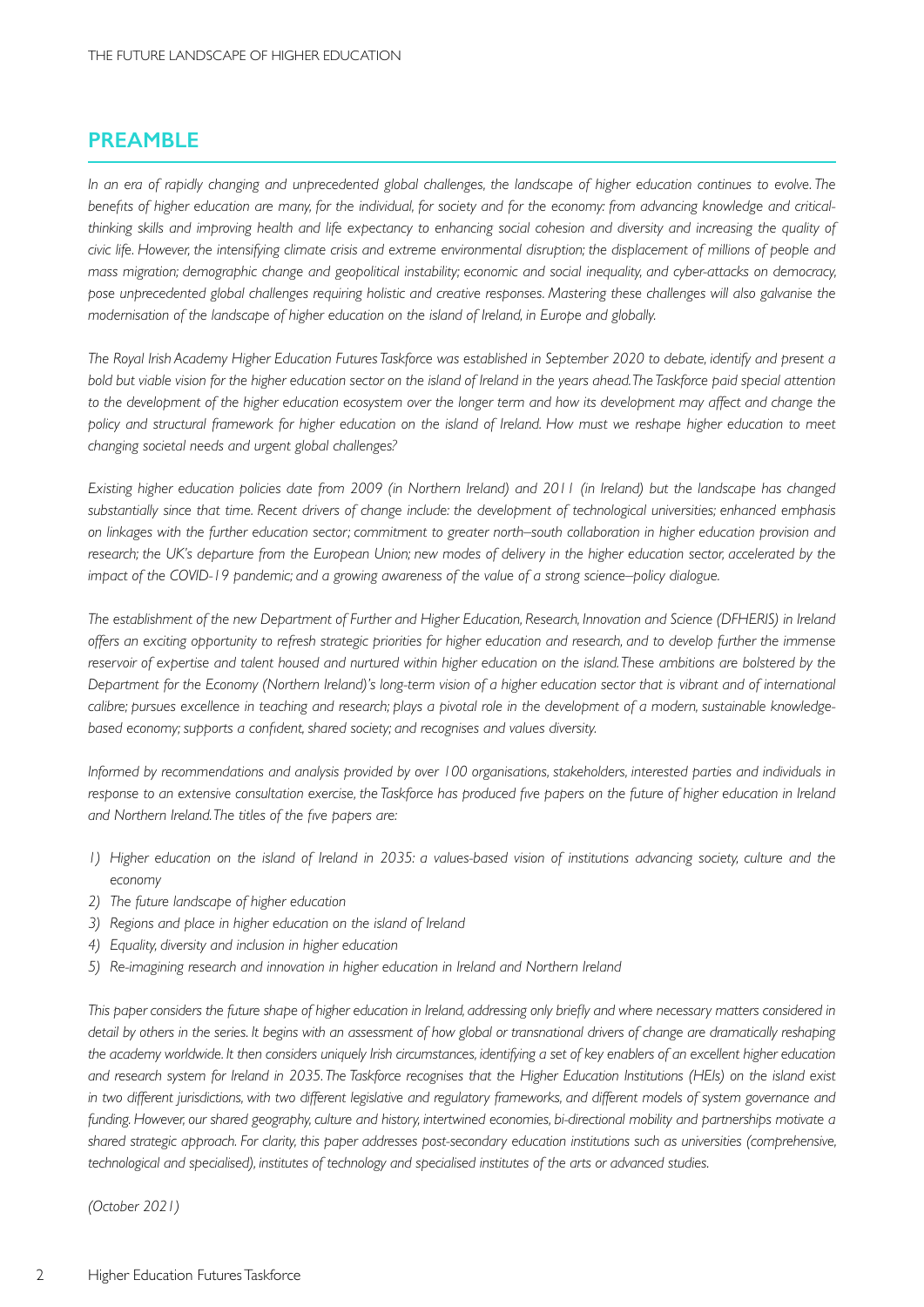## **CONTENTS**

| 1. Introduction: drivers of change                                     | 5           |
|------------------------------------------------------------------------|-------------|
| 2. The HEI landscape in 2035: institutional missions                   | 6           |
| Learning and teaching<br>L.                                            | 6           |
| II. Research                                                           | 7           |
| III. Societal engagement                                               | 7           |
| 3. The HEI landscape in 2035: a more integrated system of institutions | 8           |
| I. Spectrum of HEIs                                                    | 8           |
| II. Networked institutions                                             | 8           |
| III. HE system spatial configuration                                   | 9           |
| IV. A system of distributed excellence                                 | 9           |
| V. An Irish brand                                                      | $ 0\rangle$ |
| 4. Key enablers of success                                             | П           |
| Enabling regulatory frameworks<br>L.                                   | Н           |
| Effective systems and institutional governance<br>II.                  | Н           |
| III. Funding                                                           | $ 2\rangle$ |
| IV. Reform of research strategy, policies and funding                  | 3           |
| 5. Competent, ambitious, enlightened HEI leadership                    | 15          |
| 6. Final remarks                                                       | 15          |
| 7. Appendix: Members of the HE Futures Taskforce Models Sub-group      | 16          |
| 8. References                                                          | 17          |
| CHO                                                                    |             |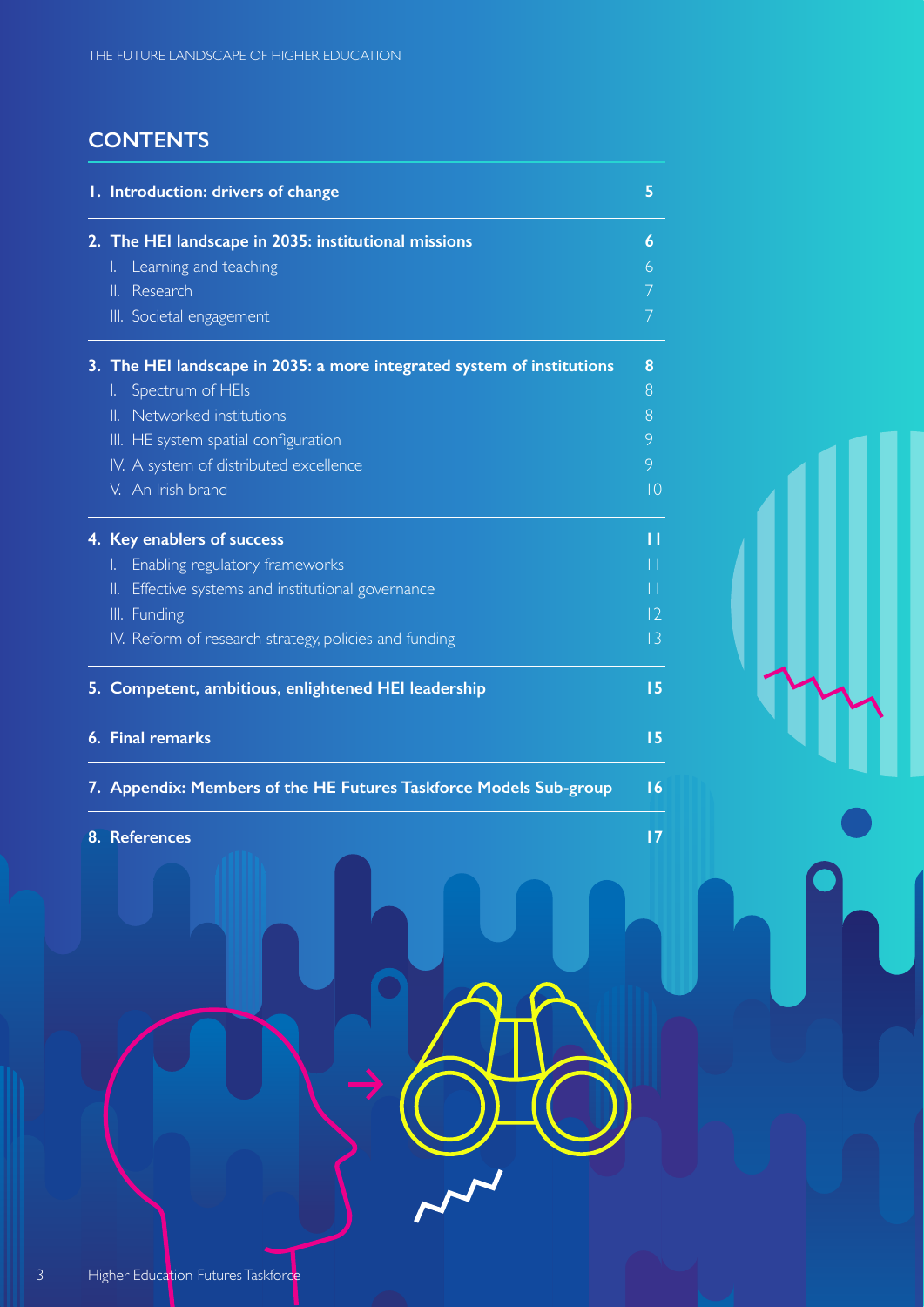## **ABBREVIATIONS**

| <b>AHSS</b>  | Arts, Humanities and Social Sciences                                  |
|--------------|-----------------------------------------------------------------------|
| ΑI           | Artificial Intelligence                                               |
| <b>COIL</b>  | Collaborative Online International Education                          |
| <b>ECR</b>   | Early Career Researcher                                               |
| <b>EDI</b>   | Equality, Diversity and Inclusion                                     |
| <b>FDI</b>   | Foreign Direct Investment                                             |
| FE           | Further Education                                                     |
| <b>FRSE</b>  | Fellow of the Royal Society of Edinburgh                              |
| HE           | Higher Education                                                      |
| <b>HEIs</b>  | Higher Education Institutions                                         |
| <b>OA</b>    | Open Access                                                           |
| <b>OECD</b>  | Organisation for Economic Co-Operation and Development                |
| <b>PRTLI</b> | Programme for Research in Third-Level Institutions                    |
| R&I          | Research and Innovation                                               |
| <b>SDGs</b>  | Sustainable Development Goals                                         |
| <b>STEAM</b> | Science, Technology, Engineering, Arts and Humanities and Mathematics |
| <b>SPUR</b>  | Support Programme for University Research                             |
| ΤU           | Technological University                                              |
| <b>UKRI</b>  | United Kingdom Research and Innovation                                |
| <b>VET</b>   | Vocational Education and Training                                     |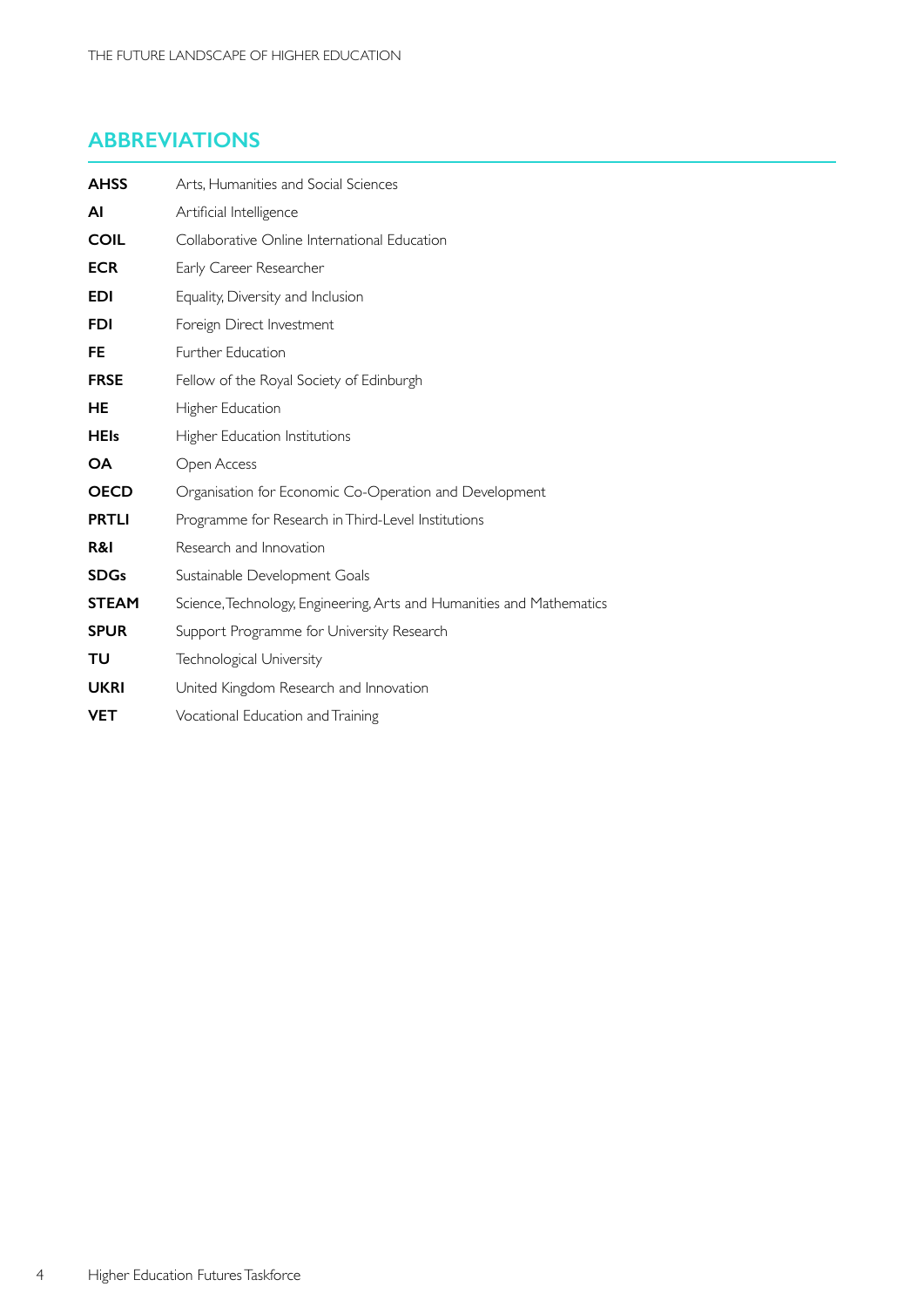## **1. INTRODUCTION**

After a late start, by European standards, Ireland has developed a strong system of Higher Education Institutions (HEIs) which, for the past half century, has contributed enormously to the social and economic modernisation of the country. Higher Education (HE) in Ireland is a success story:while in the 1950s a mere 5% of school leavers attended a tertiary institution,today about 60% of school leavers participate in HE. Ireland's third-level attainment is among the highest in the EU with over 50% graduating in the age group of 30–34. Gender equality continues to improve, the percentage of mature students and students from lower socio-economic backgrounds has grown and the high number of international students has diversified the sector.

HEIs have enabled a thriving diverse economy, shaped public policy debate, supported societal harmony and the peace dividend. HEIs, in Ireland and Northern Ireland, have shown remarkable resilience with constrained resources, evolving in nature and scale as circumstances demanded.

#### The principal purposes of HEIs are to:

- Empower citizens of diverse ages and backgrounds to become lifelong learners, acquiring the values, knowledge, criticalthinking and communication skills they seek or require for personal fulfilment, employment and active, responsible citizenship.
- Create knowledge through research and learning and apply it through innovation, mindful of societal needs and guided by the UN Sustainable Development Goals (SDGs) and the EU Green Deal.
- Advance society as a whole and share expertise with industry, the arts and tourism sectors and external stakeholders to foster an ecologically sustainable, inclusive, diverse, just and economically successful Ireland.

## **Drivers of change**

HEIs evolve primarily in response to societal challenges, economic drivers and market forces, demographic changes and developments in knowledge; always guided by evolving transnational,national and regional policy priorities. In today's globalised society an analysis of evolutionary challenges to Irish HEIs must commence with global forces and respect international consensus reviews.

The world is going through a period of accelerating challenges, but with the potential to inspire a fundamental and positive transformation of the whole of society, based on sustainability goals, Equality, Diversity and Inclusion (EDI) principles, active citizenship and justice. The climate crisis and global environmental disruption necessitate the re-orientation of the global, including Irish, economy and society towards a just and sustainable future in line with the UN SDGs. Research agendas, curricula and campus operations must align at pace. Demographic changes, occurring globally, will impact Ireland dramatically. Migration from within the EU and Third Countries will increase societal diversity, with new opportunities and challenges in a multicultural and multi-lingual society. Migration will simultaneously drive population growth (the population of Ireland is projected to increase to over 6.7 million by 2050, while the population of the whole island is expected to reach pre-Famine levels – c. 8.5 million). A continually falling birth rate combined with increasing life expectancy, characteristics of a developed country, will result in an ageing society. The nature of learners in Irish HEIs will consequently change. Growing social and economic inequalities globally have created more divided societies in many countries. Widely available, inclusive and easily accessible high quality education is a proven antidote.

Digitalisation and Artificial Intelligence (AI) will transform the workplace and employment opportunities. HEIs must prepare all learners with necessary digital skills and an increased awareness and knowledge of big data and AI. Political extremism and populism are threats to democracy globally, while misinformation through social media has fuelled an anti-science and antiexpert public discourse. Although populist and extremist parties have not enjoyed the same success in Ireland as elsewhere in Europe, Ireland is not immune to such trends. Enhancing critical-thinking skills in the population will be crucial.

5

<sup>1</sup> Fleming, T., Loxley, A. and Finnegan. F. 2017 *Access and participation in Irish higher education*. London. Palgrave/Macmillan. p 27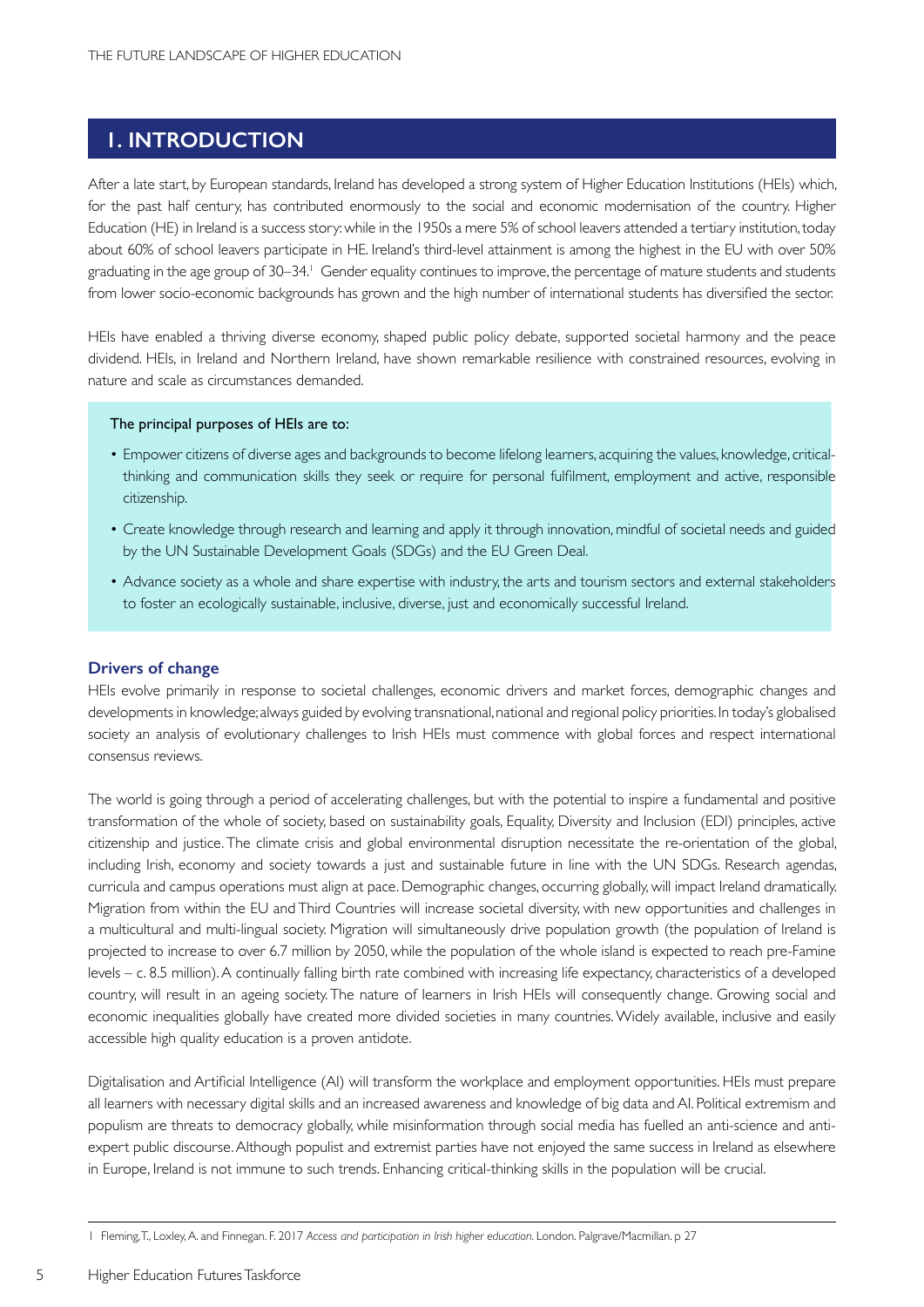Differential levels of funding for education and research are creating an increasingly uneven playing field across Europe. After a decade of contracting revenues, Ireland's HEIs are currently deemed 'institutions in danger' alongside those in Serbia. Sustained and increased state funding is needed to create a HE system fit for the 21st century. Furthermore, in a rapidly changing world the expectations of individual learners are evolving too. Unlike their antecedents, they no longer rely merely on conventional pathways and institutions to improve their prospects. Instead, they expect access to flexible educational opportunities anywhere and anytime, often defining their own individual learning needs and a lifelong timetable to meet them.

Brexit and the Northern Ireland Protocol have fundamentally altered relationships between the islands of Ireland and Great Britain and within the island of Ireland. The higher education and research sectors have a responsibility and capacity to collaborate more in supporting both islands' societies and economies to build a successful, shared new future. European and global geopolitical realignments threaten established international partnerships and co-operation when collaboration is most needed. Research, innovation and education are key bridge-builders and, as Ireland has shown historically, strong drivers of geopolitical influence.

The COVID-19 pandemic has created additional socio-economic challenges, with unprecedented levels of government debt and dramatically rising unemployment. It has fostered new disparities while signalling unexpected capacity for and openness to change. It has re-emphasised the need for a resilient and dynamic research landscape that can respond to global challenges. At the same time, it has also created the conditions for a radical re-appraisal of ways of working, not least in higher education, with greater focus on wellbeing and a better work-life balance.

All of these and other challenges require imaginative HEI responses – reshaping the nature of education, research and innovation, and of the institutions that deliver them.

## **2. THE HEI LANDSCAPE IN 2035: INSTITUTIONAL MISSIONS**

Attainment of the UN's SDGs should be at the heart of institutional missions and strategies, with education, research, innovation and civic missions orientated to enable society to adapt.

## **1. Learning and teaching**

Future learners in Irish HEIs will be very different: their needs more complex and diverse, and learning itself will need to be transformed. Learners will be diverse in terms of socio-economic background, ethnicity, gender and age. Greater access for currently disadvantaged student cohorts will ensure that participants in higher education mirror the diversity of our society. By providing an environment that mirrors our pluralist society and that is conducive to open and evidence-based debate, HEIs should foster creativity, social inclusion, fairness, entrepreneurial spirit and critical-thinking skills.

With increasing life expectancy, HEIs must also accommodate the particular needs of many older learners reskilling for multiple lifetime career changes or to satisfy personal development goals. Meeting new demands of many new categories of students will require flexibility in course delivery and assessment, and new modes of collaboration between institutions. Citizens from different backgrounds will be encouraged to accumulate a bespoke por tfolio of 'packages' of accredited learning (micro-credentials) from a range of HEIs, throughout their lifetime.

Learning itself will evolve. Irish academics will need to embrace more flexible, more learner-centred model of learning, honouring students as 'co-creators of knowledge'. Enabling learning 'anywhere, anytime' will depend on a learner-focused delivery mode that is interpersonal, interactive, dynamic and transversal. Adoption of AI, new digital learning platforms and the application of novel learning analytics will facilitate individualised tutoring and learner assessment – the latter being redesigned to be formative: an enabler of learning. This is a challenging but necessary task if HEIs are to meet the demands of a sustainable, fair, diverse and knowledge-based society and economy.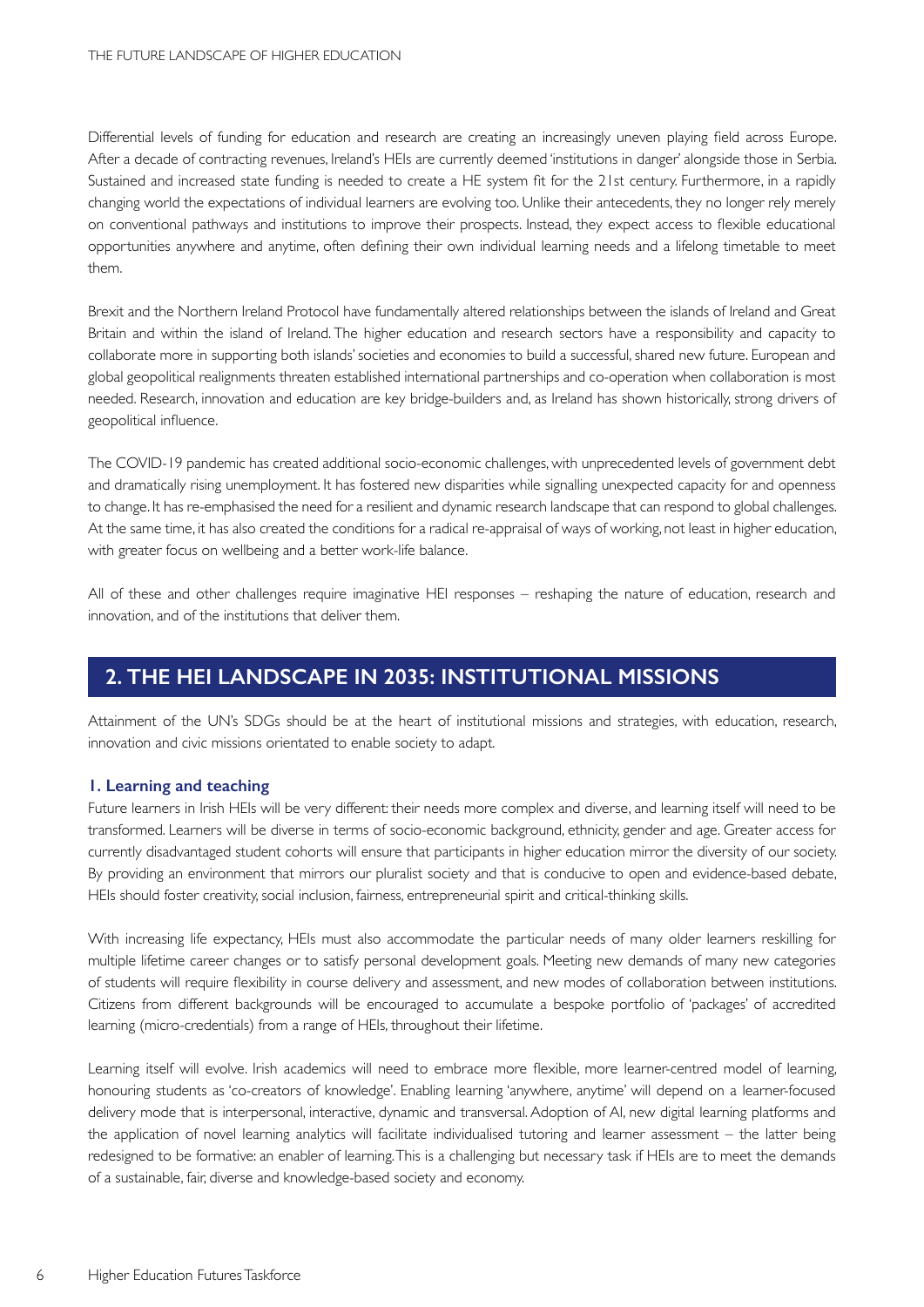Most traditional disciplines will continue in their own right but increasingly they will provide the foundations for interdisciplinary learning and research. Subject-specific expertise and skillsets are required to resolve complex disciplinary and crossdisciplinary challenges, but innovation thrives at the intersection between disciplines.

HEIs should adopt greater learner and staff mobility between institutions in Ireland to grow sectoral cohesion, and with international HEIs to foster research collaborations as well as intercultural and linguistic competencies. As this must occur in an environmentally sustainable fashion, mobility will be a blend of virtual and in-person models. Irish outward and inward mobility under the Erasmus+ programme will grow in order to enhance multilingual and transcultural competencies. The Irish Government's commitment to fund Northern Irish students' participation in the Erasmus+ scheme is an important catalyst.

The future will also see more staff mobility between HEIs, industry and external organisations; with academics regularly collaborating with external stakeholders (companies, NGOs, civic organisations), ensuring that curricula and teaching practices are up to date. To the same end, more experts from business, professions and civic and cultural bodies will teach on HEI programmes. Greater porosity between the campus and the workplace would see students enjoying more experiential learning in the work setting, acquiring interpersonal skills, problem-solving attributes, systems thinking capacity – all required to 'robot proof' them.<sup>2</sup>

Finally, the quality of the overall student experience – social, welfare, cultural as well as curricular and extracurricular experiences – will be a significant differentiator between institutions within the HEI system and between Irish and international higher education.

## **II. Research**

Addressing increasingly complex issues, research in Irish HEIs, as in international counterparts, will be ever more cross- and interdisciplinary, while the global Open Science agenda demands that research outputs be published through open access platforms.3 Open Access (OA) to the original research data will help grow public confidence in research findings, enhancing the standing of science and respect for expertise, an important step to counter current global anti-science trends. To bolster society's trust in evidence and expertise, Irish HEIs will need to take three steps: (1) promote high ethical standards and integrity in research, (2) foster these at all levels and in the education and training of early career researchers and (3) promote more citizen participation in research, both its governance and conduct. This will enhance the perceived relevance of HEI missions and grow popular support for investment.

The successful management of the COVID-19 pandemic involves evidence and practices from an array of disciplines: the natural sciences, social sciences, humanities and the creative arts. Building on that learning, combating the great global challenges also requires an interdisciplinary approach and the full integration of natural and social sciences, the humanities and creative arts across all research funding calls.<sup>4</sup> Future research endeavours in Ireland, and elsewhere, must be characterised by deep collaboration among all actors.Within the 'distributed excellence' model (vide infra), HEI's will collaborate in regional clusters, partnering strategically with industry, and the civic, arts and professional sectors.

#### **III. Societal engagement**

HEI communities will engage more with society, co-leading regional innovation ecosystems that encompass businesses, non-profit organisations, start-ups, the creative sector and public bodies. Their research skills and expertise should be made available to support regional responses to local challenges. As exemplars of sustainable practices themselves, HEIs will engage with their local communities to grow societal awareness of and commitment to the SDGs.

7

<sup>2</sup> See Aoun, J. E. 2018 Robot proof: higher education in the age of ar tificial intelligence. Massachusetts. MIT Press https://www.amazon.com/Robot-Proof-Higher-Education-Ar tificial-Intelligence/dp/0262037289

<sup>3</sup> The Council of the European Union. Council Resolution on a strategic framework for European cooperation in education and training towards the European Education Area and beyond (2021–2030) (2021/C 66/01)

https://eur-lex.europa.eu/legal-content/EN/TXT/PDF/?uri=uriserv:OJ.C\_.2021.066.01.0001.01.ENG

<sup>4</sup> See: By imagination we live: a strategy for the humanities 2020–2030.The Irish Humanities Alliance 2019 https://www.irishhumanities.com/assets/ Uploads/By-Imagination-we-live-FINAL.pdf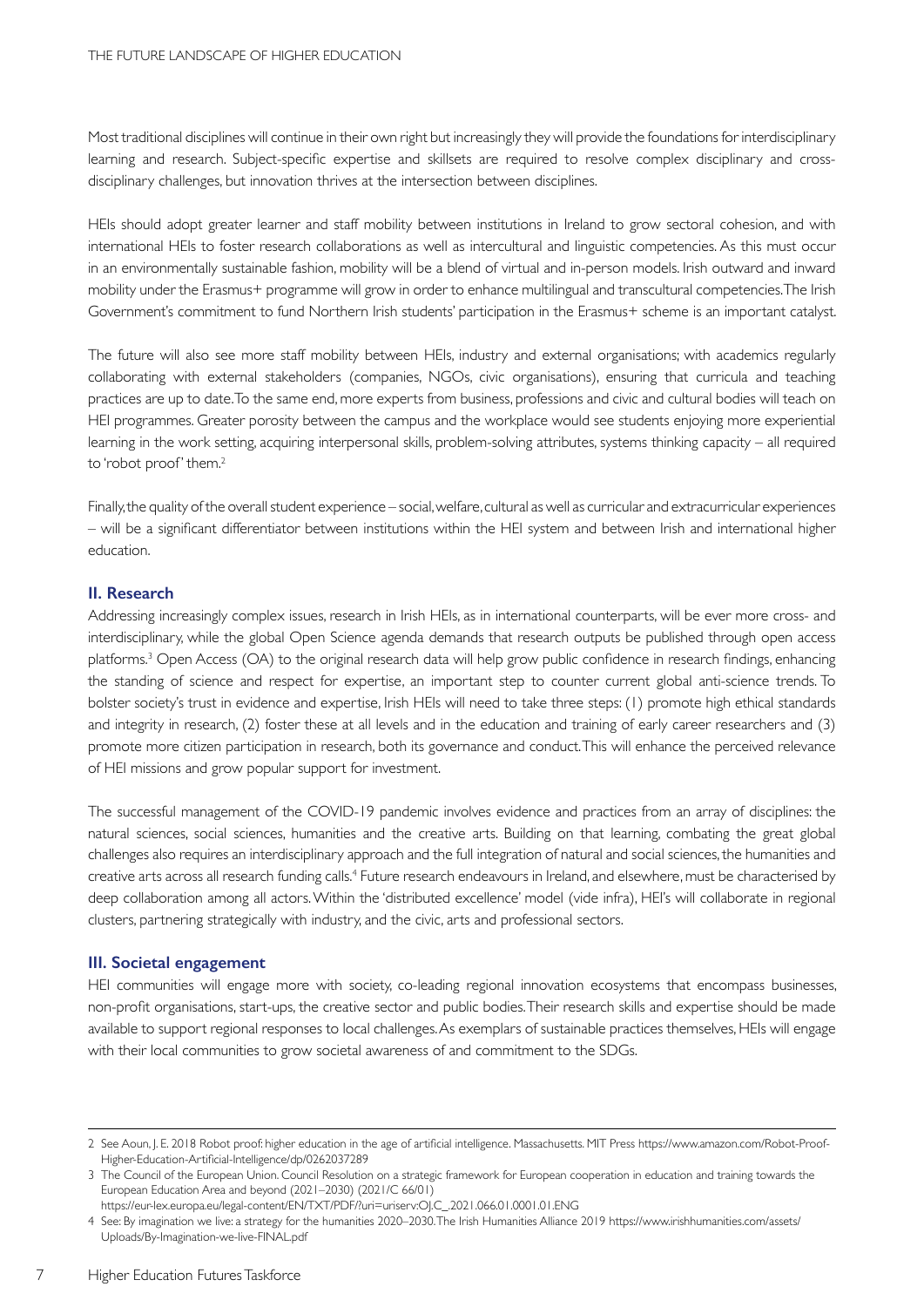HEIs will better inform political discourse, participating more in public debate while connecting effectively with their alumni, an ever growing cohort of experts within society. As the stewards of cultural assets (museums, galleries and performance spaces), HEIs will contribute to local and regional cultural vibrancy. Furthermore, governance of all HEIs will include appropriate and diverse representation of external societal actors. Such societal engagement should enhance public understanding of the importance of HEIs to the wellbeing of society; it would encourage public ownership of their missions and willingness to invest in them.

## **3. THE HEI LANDSCAPE IN 2035: A MORE INTEGRATED SYSTEM OF INSTITUTIONS**

In institutional composition, the Irish HEI system will be similar to 2021; in practices and inter-relationships it will have evolved dramatically. All HEIs will have become hybrid institutions: learning and research conducted on traditional campuses in modernised learning settings, online in virtual spaces but also – in support of experiential learning – in the workplace, in cultural spaces and in civic society settings.

The Irish system has benefited from a mix of public (the majority) and private providers.This mix should continue since a modicum of competition fosters innovation, but in a context where all institutions are subject to common quality assurance oversight. The European commitment to public funding of all levels of education will need to be mirrored in Ireland if we are to partner successfully and efficiently with a future deeply networked European HE system.

## **1. Spectrum of HEIs**

The publicly funded HEI landscape will continue to consist of a spectrum of institutions, ranging from large comprehensive and research-intensive universities, through large or medium sized technological universities focused on applied research, to institutes of technology training for practical roles, colleges of the arts and colleges of further education. Coexisting with publicly funded institutions will be a spectrum of private institutions ranging from medium sized specialised universities (e.g. the Royal College of Surgeons Ireland,) to medium and small sized teaching colleges specialising in a limited number of disciplines. Large businesses (particularly in the multinational sector) are likely to deliver specialised bespoke programmes in collaboration with HEIs.

Diversity among HEIs, in prioritising among their main missions, in the mix of their degree and research programmes and in disciplinary specialisms, will remain a particular strength of the European and Irish higher education systems. But, as Irish HEIs become more integrated, striving to meet the totality of diverse educational needs, individual institutions must identify and declare their strategic priorities.They should aim to occupy a specific position on the spectrum of higher education mission, from research-intensive and academically focused on the one hand, to training in applied skills and practice-based or applied research on the other. Where gaps emerge, the national public funding model will incentivise new provision to address deficits.

## **II. Networked institutions**

HEIs will be deeply networked, collaborating in teaching and research, with joint degrees across multiple institutions on offer to each university's registered students.This development will extend the existing European collaboration frameworks derived from the Bologna Process and the research consortia that form the backbone of European Commission funded research. Evolution will also derive from experience in the ongoing 'European University Initiative', already piloting models among 280+ universities grouped into 41 individual alliance networks. In 2035, some domestic networks will be wholly Irish; many will include partners from elsewhere in the EU and beyond.

To promote greater access, student mobility across HE institutions and lifelong learning HEIs should not only boost recognition of non-standard entry routes and of prior learning but also employ cumulative micro-credentials to qualify for full degrees. Social exclusion will also be diminished by new models of vocational education and training (VET) made possible through new partnerships between further education (FE), HE and industry leading to novel professional bachelor's degree programmes.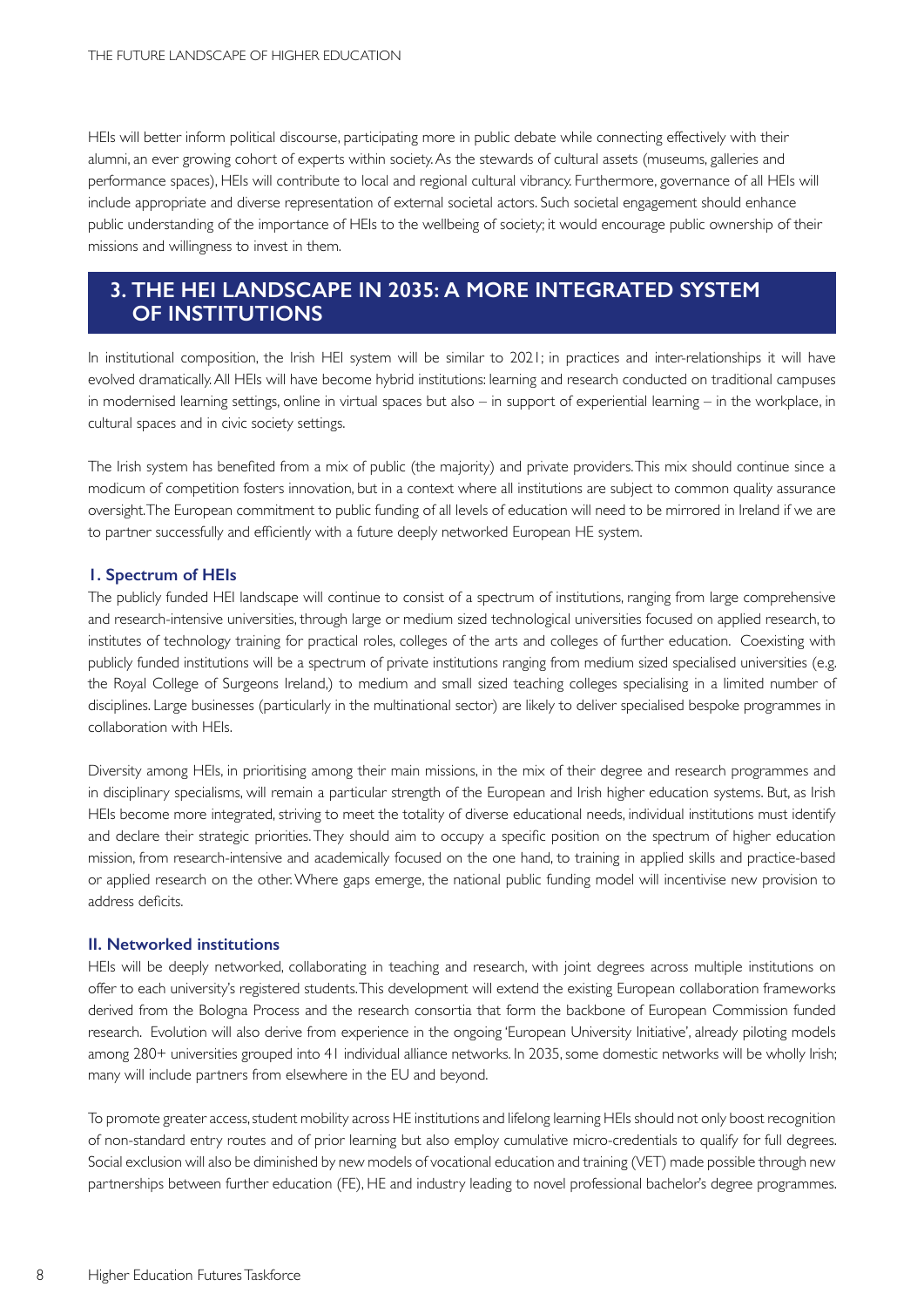#### **III. HE system spatial configuration**

Rational spatial planning has a short pedigree in Ireland. The country is challenged by uneven population distribution (concentrated near Dublin and Belfast, sparse in the west and north-west). The border has been an additional barrier to provision of public services linked normally to demographic drivers, and the geographic distribution of HEIs has been uneven in both jurisdictions. With the emergence of HEIs as premier enablers of regional success, calls for the creation of additional institutions have multiplied. Submissions to this exercise during the consultation phase confirmed the need for enhanced north–south collaboration. An accompanying paper will address this challenge in detail, as will a short paper proposing the establishment of all-island oversight of tertiary education and research, but for completeness and in setting out the shape of the future model(s) of education in Ireland, it is apt to offer a few relevant observations.

Irish HEIs are healthily diverse in nature. Traditional comprehensive universities are based in the major cities, highly research active, with an extensive range of scholarly disciplines. The nascent technological universities, Institutes of Technology and FE colleges are located in cities and major county towns; they often focus on provision of skills. While their mission specialisation is influenced by and influences local and regional, socio-economic and cultural strengths, there is also evidence of unnecessary duplication of disciplines. As the nature of HEIs evolves in accordance with collaboration and networking principles set out earlier, this level of duplication will be difficult to justify. Greater collaboration and sharing of resources locally, and indeed nationally, will grow critical mass, capacity and international competitiveness in individual disciplines, while enabling further sub-specialisation. However, the preservation of diversity must be a key strategic goal.

Currently, not all parts of the island have satisfactory or necessary access to tertiary institutions. Mapping of population access to HEIs across Europe confirms that the north-west and south-east of Ireland are disadvantaged and merit enhanced provision.5 With progress in discussions between the Institutes of Technology in Waterford and Carlow towards a Technological University in the south-east, focus naturally falls on the north-west. There, four principles apply:

- 1. Planning should be conducted on an integrated and focused regional basis across the two jurisdictions.
- 2. The adoption of the blended campus model should reduce the requirement for new building construction in any new institutional structures, reducing financial and carbon cost.
- 3. Existing institutions represent essential foundational capacity, and a future multisite institution/federation/alliance may mirror the emerging models of bringing the university to the people rather than the people to the university in rural areas.
- 4. In establishing a unique brand consideration might be given to addressing deficits that are particularly relevant both nationally and locally, and the need for greater provision in tourism and related studies.

## **IV. A system of distributed excellence**

In the research domain, distributed excellence – eschewing the selection of a small number of elite and privileged institutions – will be a strength of Europe and Ireland, a hallmark of societal solidarity. Distributed excellence is not about levelling down but about promoting excellence based on a broad foundation of basic and frontier research. Local access to a HEI that is excellent in research is the sine qua non for competitive regional economic innovation and success in an increasingly knowledge-based society. While deep networking of contiguous HEIs in densely populated parts (such as Dublin and Belfast) will naturally create nodes of high capacity, funding policies should endeavour to ensure that clusters of excellence with diverse strengths emerge throughout the regions, contributing to European, national and regional economic and social cohesion.

A specific programme of distributed excellence across both jurisdictions, supported by both governments and their agencies will accommodate different sizes of projects, be available to all research disciplines and be blind to the nature of the institution or collaborating research group (institutes of technology, TUs, universities and, where applicable, industry, the arts sector and society as a whole). Recent German and French practice is to fund excellence initiatives for longer periods (up to ten years) with mid-term reviews. All HEIs will, of course, continue to promote excellence as a fundamental objective, embracing a culture of continuous performance improvement and subject to regular international peer review.

9

<sup>5</sup> European Commission 2018 Access to universities in the EU: a regional and territorial analysis. See: https://ec.europa.eu/regional\_policy/sources/ docgener/focus/2018\_12\_access\_universities.pdf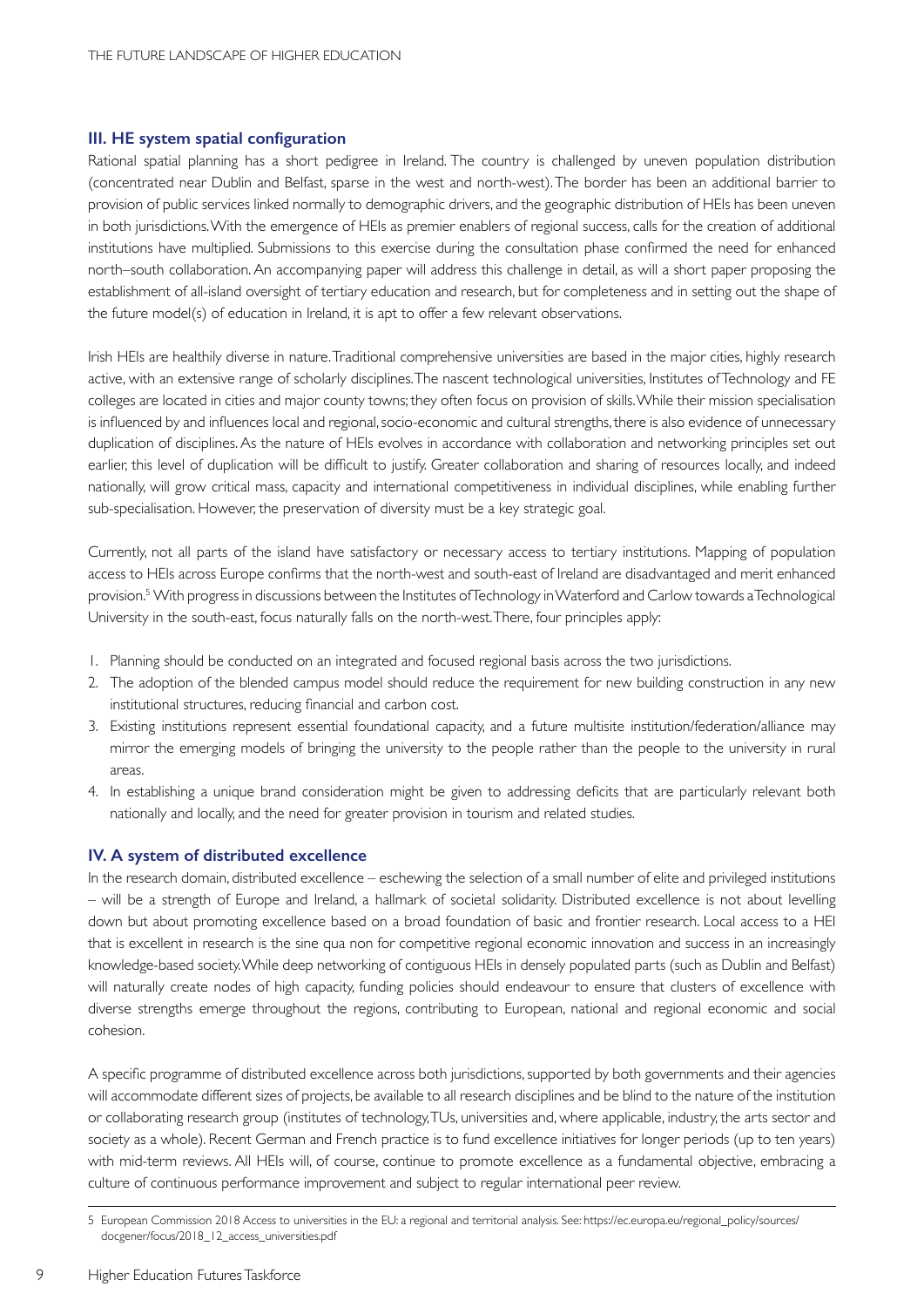The culture of an excellent HEI system will further embrace international collaboration, engagement and performance standards. The COVID-19 pandemic has underlined the need for more European and global research partnerships. Internationalised education will continue to grow too as all countries prepare their citizens for a globalised economy and for intercultural engagement in pursuit of global cohesion in addressing shared problems. But the current mobility model, largely the preserve of the affluent and high in carbon footprint, will be challenged and supplemented by growth in Collaborative Online International Education (COIL), resulting in a new wider spectrum of internationalisation models.

## **V. An Irish brand**

As the forces of globalisation drive convergence across the world, HEIs must play a key role in sustaining healthy diversity. Most obvious is their responsibility to preserve national and regional cultures.

HEIs will also play a crucial role in sustaining and developing the arts and the creative sector. Irish literature, drama, film, and the arts feature prominently on the world stage and give expression to global Irish identities in flux. Indeed, it might be argued that the humanities in Irish universities are the disciplines that define our changing identity most compellingly, meriting specific investment for both research and teaching.The societal challenges of the 21st century as touched upon in this paper require more than technocratic solutions. By studying how human beings have experienced, documented and mediated their worlds through language and culture, the humanities foster historically self-aware and creative societies. Interdisciplinary STEAM (Science, Technology, Engineering, Arts and Humanities and Mathematics) programmes and the growth of the digital humanities, environmental humanities and medical humanities are testament to 'the vital role played by the arts and humanities in developing critical thinking, creativity and communication.<sup>16</sup>

But the sciences too have a case if HEIs act strategically. There is no such phenomenon as a national science, but there are some disciplines where Irish scientists are at the forefront in research and education, attracting students and researchers worldwide. There are several candidates for consideration: aspects of the maritime economy and marine science, ocean derived energy, medical education, food security, nutrition and agriculture, cybersecurity, wind and hydro energy.

Ireland's unique challenges and opportunities from being one of the world's most open economies, the consequences of being a GDP-GNP gap world outlier, with the potential of a large global diaspora (increasing in global importance as population migration increases) – all offer candidacy for reflection and possible exploitation as elements of a distinct HE brand. Northern Ireland equally has the unique vantage position of having full access to both the UK and EU single markets. A strong Irish HE brand will enhance the ability of Irish HEIs to compete globally as a key export industry in the knowledge economy of the 21st century.

Every national HE system should be able to answer the question: what are you known for?

In summary, Ireland's HEIs will be open, transformative, transnational, regionally rooted, deeply networked, sustainable, diverse, engaged and discernibly Irish. These characteristics resonate fully with the published objectives of the EU Council of Ministers for Education and Research<sup>7</sup>, communications from the European Commission on both the European Education Area and the European Research Area and policy positions of Northern Ireland.<sup>8</sup>

<sup>6</sup> *By imagination we live: a strategy for the humanities 2020–2030*.The Irish Humanities Alliance 2019 https://www.irishhumanities.com/assets/Uploads/By-Imagination-we-live-FINAL.pdf, p. 4

<sup>7</sup> The Council of the European Union. Council Resolution on a strategic framework for European cooperation in education and training towards the European Education Area and beyond (2021-2030) (2021/C 66/01)https://eur-lex.europa.eu/legal-content/EN/TXT/ PDF/?uri=uriserv:OJ.C\_.2021.066.01.0001.01.ENG

<sup>8</sup> See https://www.economy-ni.gov.uk/topics/higher-education; and: https://www.economy-ni.go https://www.irishhumanities.com/assets/Uploads/By-Imagination-we-live-FINAL.pdfv.uk/articles/higher-education-strategies-northern-ireland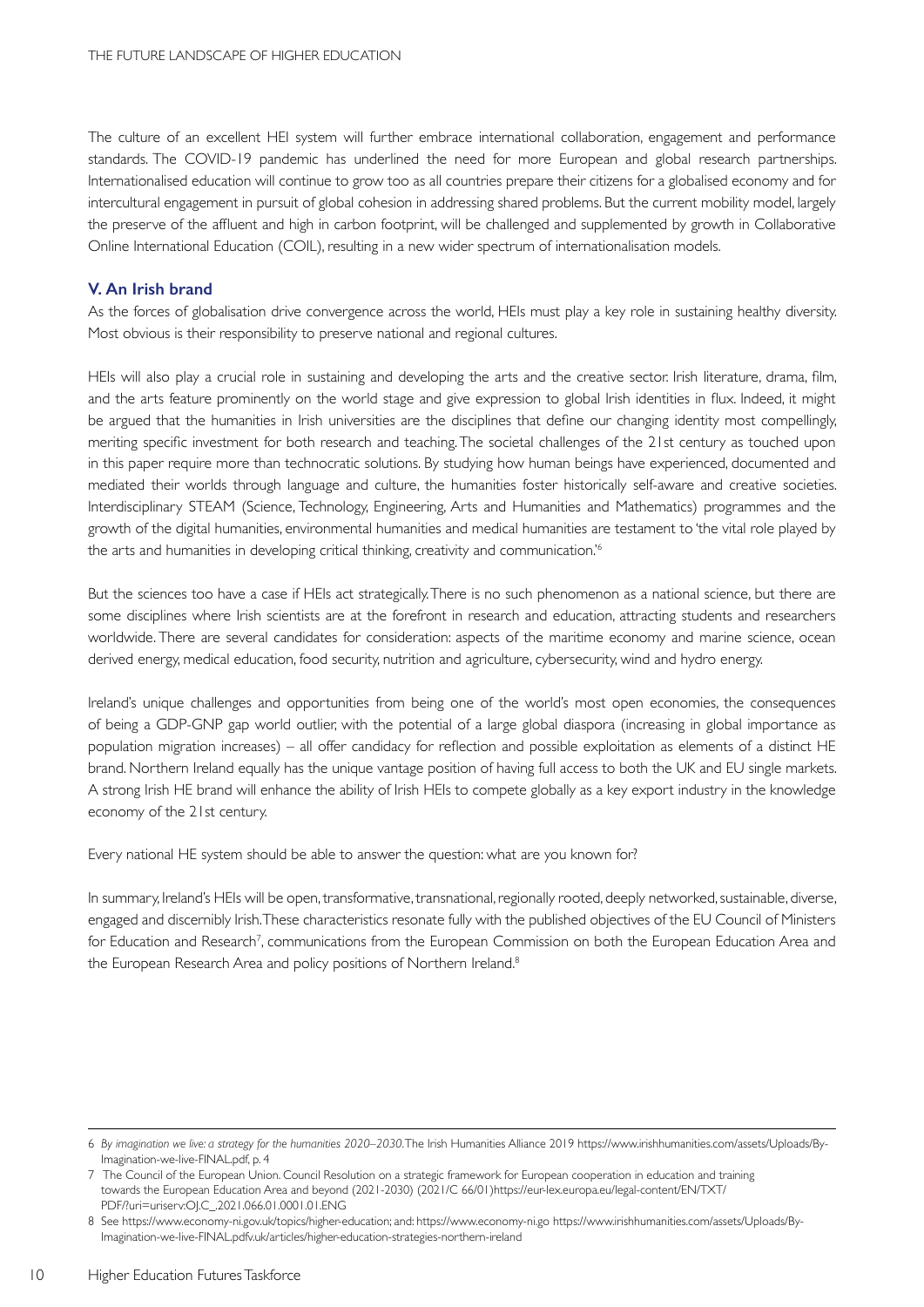## **4. KEY ENABLERS OF HEI SUCCESS**

Our model of higher education in Ireland in 2035 is one that responds logically to evident and emerging drivers of change. It will not be achieved through incremental tinkering with what is – rather, it will require dramatic and urgent creation of what needs to be. While much can be implemented by HEIs themselves it is crucial that the environment in which they operate facilitates rather than impedes their evolution. The elements for success are manifold, commencing with those in the domain of public policy.

## **I. Enabling regulatory frameworks**

Smart regulation can help to provide the right balance between institutional accountability and autonomy. Analysis of university autonomy across Europe reveals enormous diversity in regulatory frameworks, but the better performing HE systems enjoy the greatest degree of freedom to manage their own affairs. Success aligns with freedom to organise the HEI internally, to manage staff at an institutional level, freedom to manage the financial affairs of institutions, to own buildings, to raise loans, to enter into international commitments and agreements, to organise academic affairs, to draw on diverse external inputs at board level, to promote pedagogical experimentation and curiosity driven research, to establish subsidiary or spin-off companies and to reward exceptional individual performance. Institutions in Northern Ireland enjoy considerably more autonomy than counterparts in Ireland which, apart from the domain of academic freedom, are among the most constrained in Europe.<sup>9</sup> Ireland's regulatory framework for HEIs requires a reset – prioritising features shown to work well elsewhere over those that are bureaucratically or politically convenient.

On the other side of the regulatory coin, formalised accountability toolkits are currently proliferating across our continent. Performance contracts between the state and HEIs, negotiated through meaningful dialogue, operate most successfully when they focus on elements that promote a culture of excellence and only those essential to ensure public confidence in institutions. The menu of key performance indicators developed over the past decade in Ireland exhibits a scale of micromanagement unparalleled in Europe. Incompatible with a culture of healthy autonomy, it requires reform, based on international experience.

Academic freedom guaranteed by EU, Irish and UK law must be evident in practice. It is the bedrock on which excellence in research and education sits. Financially rewarding international partnerships, with institutions in non-democratic regimes in particular, require explicit recognition 'of the principles that ideas are not crimes and that critical discourse is not disloyalty, but rather essential parts of a democratic society and its development, that the autonomy of education institutions should be protected at all times, and that academic freedom plays an essential role in the educational advancement and the development of humankind and modern society.<sup>10</sup>

Performance compacts, referenced earlier, and linked funding models impose covert restriction, through overly prescriptive performance indicators, or perverse incentives that stifle innovation.Autonomy and academic freedom as well as appropriate accountability to society, with respect for democratic values, will be essential to HEI success in all missions but particularly in research and innovation.<sup>11</sup>

#### **II. Effective systems and institutional governance**

High quality governance and leadership are fundamental prerequisites for success in a dynamic environment. The rapidly evolving models of interinstitutional collaborations and interdependencies demand innovation and shared governance models, be it at the regional, national or transnational level. It is beyond the scope of this paper to make detailed proposals on system governance, but a few observations are appropriate.

<sup>9</sup> See https://www.university-autonomy.eu

<sup>10</sup> Defence of academic freedom in the EU's external actions. Text adopted by the EU Parliament, 29 November 2018. See: https://www.europarl.europa.eu/doceo/document/TA-8-2018-0483\_EN.html

<sup>11</sup> On academic freedom, view the joint statement by ALLEA, EUA and Science Europe. See: https://allea.org/allea-eua-and-science-europe-publish-joint-statement-on-academic-freedom-and-institutional-autonomy/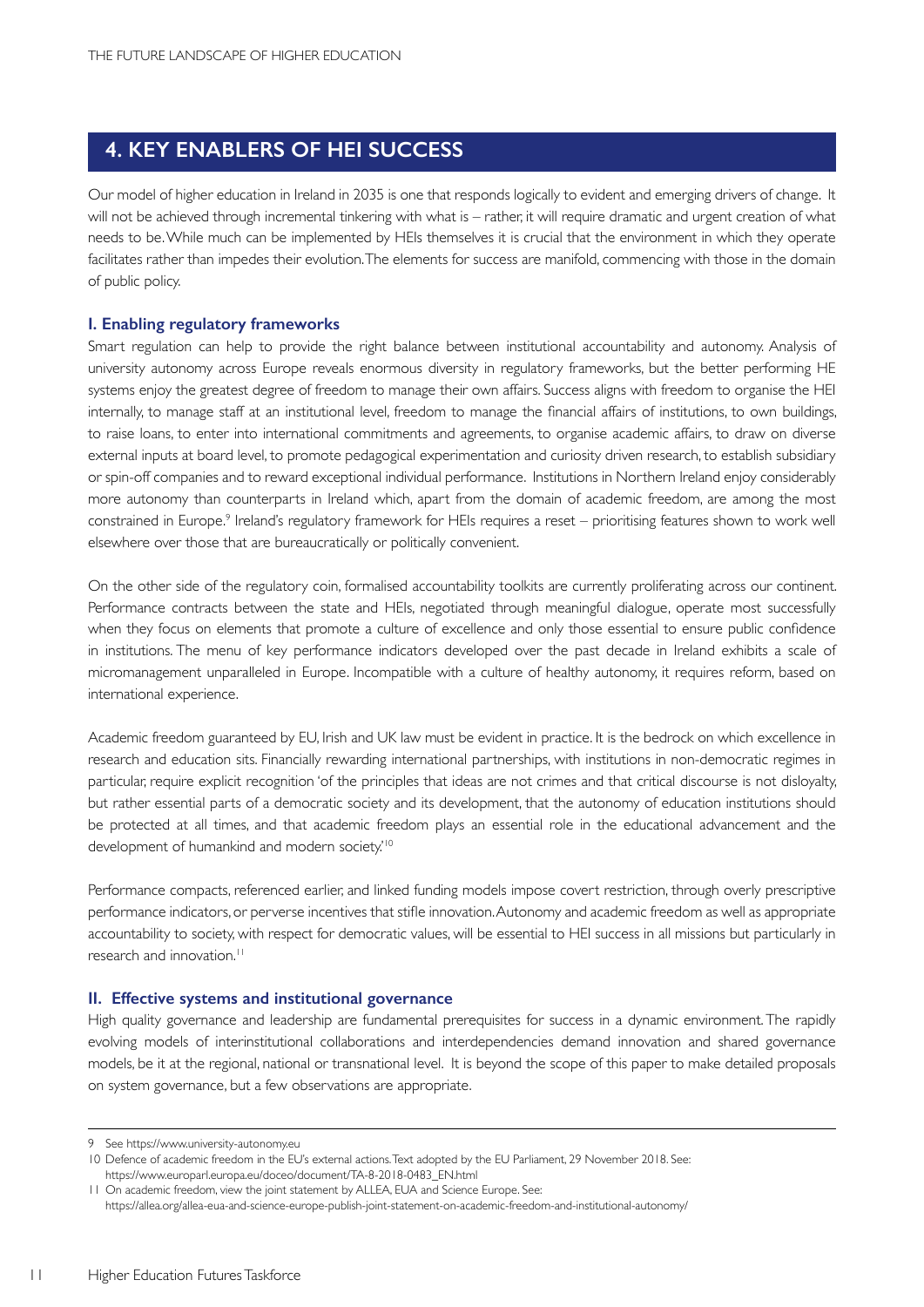The new transnational university alliances being piloted in Europe have identified substantial obstacles to efficient governance of joint programmes arising from divergent national regulatory frameworks.<sup>12</sup> Both Ireland and Northern Ireland must evolve new governance frameworks to oversee and support novel and emerging education and research networks. At a minimum, these will be necessary to endorse shared strategies, validate and quality assure learning that students may accrue from different HEIs and oversee resource movements. An intergovernmental joint agency forum must emerge while strengthening and extending membership of the existing Universities Ireland will prove valuable.

In order to boost confidence and trust in the state and its agencies, the national offices (even ministries) which oversee the principle of quality enhancement in the HEIs should also undergo regular international peer review of performance and of mission and impact.

At institutional level, the quality of governance and oversight is enhanced by diversity in membership of boards, ensuring that appointees have competence in relevant governance domains. Boards of individual institutions should continue to comprise representatives of society broadly and of members of the HEI community. External members should be diverse in origins in all senses (honouring EDI principles among nominations from regional and national business, civic society, the cultural sector, professions and government). The learning and research community should be represented by student leaders, administrative, technical and professional staff, research and academic staff, elected by peers. Participation by experienced international academics and HEI former leaders will add greatly to board capacity while driving commitment to international and domestic partnerships and collaboration. If legislation requires ministerial appointment, nominations should be made by bodies independent of government, for formal endorsement.

#### **III. Funding**

Investment and sufficient revenue will be crucial to success. Recent European data reveal that, among 33 systems studied, the shortfall in public investment is most dramatic in Ireland and Serbia. Ireland stands out for its chronic decline in funding (just recently stabilising) in the face of ever-increasing student numbers, in addition to severe infrastructure deficits following a decade of negligible capital investment.<sup>13</sup>

Public funding of the HE sector in Ireland, north and south, has been parsimonious and increasingly divergent from European public practice. This is no longer sustainable.<sup>14</sup> Public HEIs have been resilient, diversifying their sources of income. But philanthropy and recruitment of high-fee-paying international students are precarious sources, not fit for the future of HEIs sketched in this paper. The broad emergence of courses taught through the English language in high quality universities across Europe, often in countries charging no fees, may erode Irish competitiveness and ultimately encourage Irish brain drain. If Ireland aspires to exemplary performance, Ireland too has to invest in HE infrastructures as others are doing. The recent investment in Irish HE is a welcome first step in addressing the funding challenge but needs to be augmented and sustained.<sup>15</sup>

Direct investment in higher education itself is only part of the story. COVID-19 has revealed new disparities within and between countries in spending on infrastructure on which the whole of society (not just higher education) relies. Investment in national digital infrastructure, in green transport and in upskilling staff will be critical to implementing the new vision for HEIs. Both the EU and member states, working in partnership, must implement the Strategy for Digital Europe<sup>16</sup> so that all parts can participate fully in the new digital economy and society and HEIs, in turn, can implement the hybrid campus model.

<sup>12</sup> See: European Universities Initiative: EUA warns against top-down steering and calls for further action to remove barriers.

https://eua.eu/news/687:european-universities-initiative-eua-warns-against-top-down-steering-and-calls-for-further-action-to-remove-barriers.html 13 http://eua.eu/downloads/content/eua%20pfp%202019%20repor t.pdf

<sup>14</sup> Royal Irish Academy Advice Paper on the Sustainability of the Northern Ireland Higher Education Sector: https://www.ria.ie/sites/default/files/ria\_ advice\_no10\_2\_21.pdf and Briefing on Nor thern Ireland Budgetary Outlook 2018–2020: https://www.ria.ie/sites/default/files/ria\_ni\_budget\_2018-20\_ final.pdf

<sup>15</sup> The announcements by Minister Simon Harris T.D. to invest €225 million in further and higher education under the National Recovery Plan and €40 million for a north–south research programme under the Shared Island Fund are welcome. See: https://www.gov.ie/en/press-release/f7c87-ministerharris-announces-225-million-investment-in-further-and-higher-education-and-research-under-national-recovery-and-resilience-plan/; and: https://www. gov.ie/en/press-release/cb3c4-taoiseach-and-minister-harris-announce-40-million-funding-for-north-south-research-programme/

<sup>16</sup> Factsheets on 'A Europe fit for the digital age' and 'Shaping Europe's digital strategy' are available from the European Commission. See: https:// ec.europa.eu/commission/presscorner/detail/en/fs\_20\_278 / https://ec.europa.eu/digital-single-market/en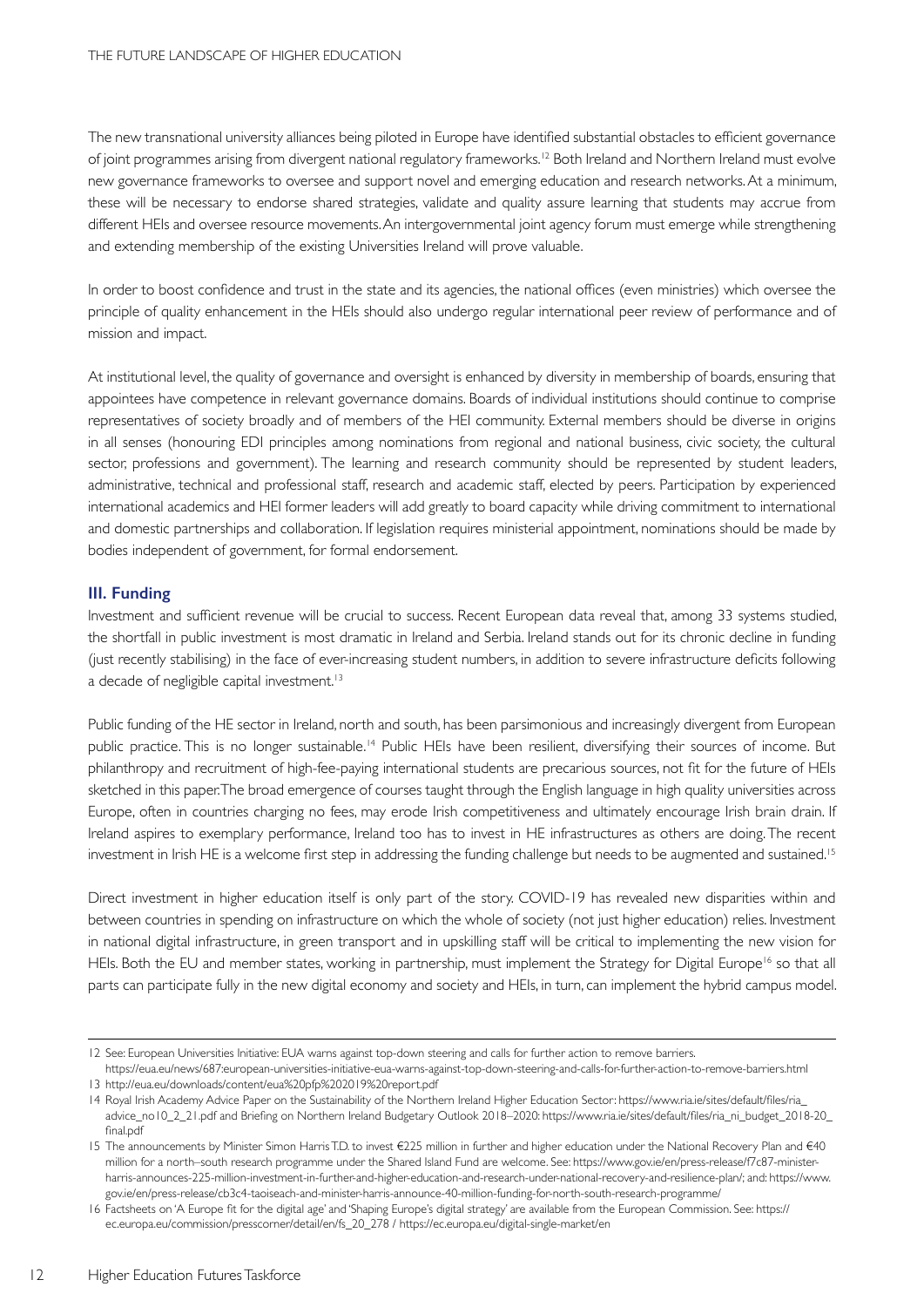While enhancing the broad funding envelope is the main priority, competitive and performance-linked funding, sometimes a necessary and useful tool to drive excellence, should never exceed a small fraction of revenue unless it is'additional money', as for example in the case of the German Excellence Initiative.<sup>17</sup> The 'block grant', long a facilitator of researcher-initiated work and particularly important to the humanities, has shrunk dramatically over the past decade – further diminishing institutional autonomy. It needs to be restored. Pari passu, research funding models that over-emphasise mission-driven projects but limit bottom-up academic initiated enquiry have further diminished academic research freedom, yet, in signing the Bonn Declaration on Research Freedom in 2020, Ireland signed up to commitments to avoid such constraints.<sup>18</sup> Freedom to test new concepts must be constantly nurtured, not diminished.

#### **IV. Reform of research strategy, policies and funding**

The adoption twenty years ago of good international practices in research assessment, commitment to excellence as the premier criterion for awards, reliance on international peers for adjudication and, above all, investment approaching parity with other countries, transformed Ireland's research landscape. Similarly, participation since the late 1980s by the Northern Ireland universities in successive UK Research Assessment/Research Excellence Framework exercises has led to major improvements in quality and volume of research.

Today, Irish scientific research outputs match the EU average, eighth in published papers per capita in 2018. Ireland is a leader in a small but growing number of fields and related innovation is translating into economic benefit. The arts and humanities and the creative industries have boosted Ireland abroad, while also contributing significantly to the economy. There is, however, a particular need to repair the damage from the 2008–10 financial crisis when infrastructure investment dried up and many key research leaders were lost to international competitors.<sup>19</sup>

#### *Research governance*

Ireland and Northern Ireland will benefit from reformed research governance and refreshed national research strategy. A reconfiguration of the research agencies should avoid duplication and fragmentation while actively promoting interdisciplinary work and advancing distributed excellence in some strategic areas on an all-island basis with funding support from both jurisdictions. Consideration should be given to the EU/UK structure of an Innovation Council and a Research Council for all disciplines. Such a reconfiguration should also advance 'distributed excellence' as a model par ticularly suited to Ireland with its strong regional identities. The strategy must respond to the needs and value of all disciplines and balance the ever-pressing economic and societal need for mission-driven research, with the longer horizon returns from curiosity-driven, blue-skies enquiry. Where possible, strategies should be linked on an all-island basis to promote synergy and enhanced international research competitiveness for the island as a whole.

Research governance should be strengthened to ensure international norms of scientific board competences and avoidance of conflicts of interest by ensuring 'clear blue water' between research commissioning agencies and research performing institutions. Importantly, and building on recent international developments (for example in France), the wisdom of branding research units within HEIs under the banner of the funding agency should be reconsidered if Ireland and Northern Ireland seek to ensure growth in the international reputation and standing of their HEIs.

<sup>17</sup> Excellence initiative at a glance. The Programme by the German federal and state governments to promote top-level research at universities: https://www.dfg.de/download/pdf/dfg\_im\_profil/geschaeftsstelle/publikationen/exin\_broschuere\_en.pdf / https://www.dfg.de/en/research\_funding/ programmes/excellence\_initiative/index.html

<sup>18</sup> European Ministers adopt declaration on research freedom. 2020. https://www.universityworldnews.com/post.php?story=20201023155951914

<sup>19</sup> In 2016, the government of Ireland commissioned a report led by Peter Cassells into the funding of higher education, the central recommendations of which have yet to be implemented. 'Core Funding:Additional annual funding of €600 million by 2021 and €1 billion by 2030 to deliver higher quality outcomes and provide for increased demographics. This will allow an improvement in student:staff ratios, better engagement with students, and improved support services for teachers and students. This will underpin the quality of teaching and learning, the relevance of graduates' competences and abilities and improve completion rates. Capital Funding: A capital investment programme of €5.5 billion is needed over the next 15 years to sufficiently cater for increased student numbers, capital upgrades, health and safety issues, equipment renewal and ongoing maintenance. Student Support: An additional €100 million is needed to deliver a more effective system of student financial aid.' See:https://www.education.ie/en/Publications/ Policy-Reports/Investing-in-National-Ambition-A-Strategy-for-Funding-Higher-Education.pdf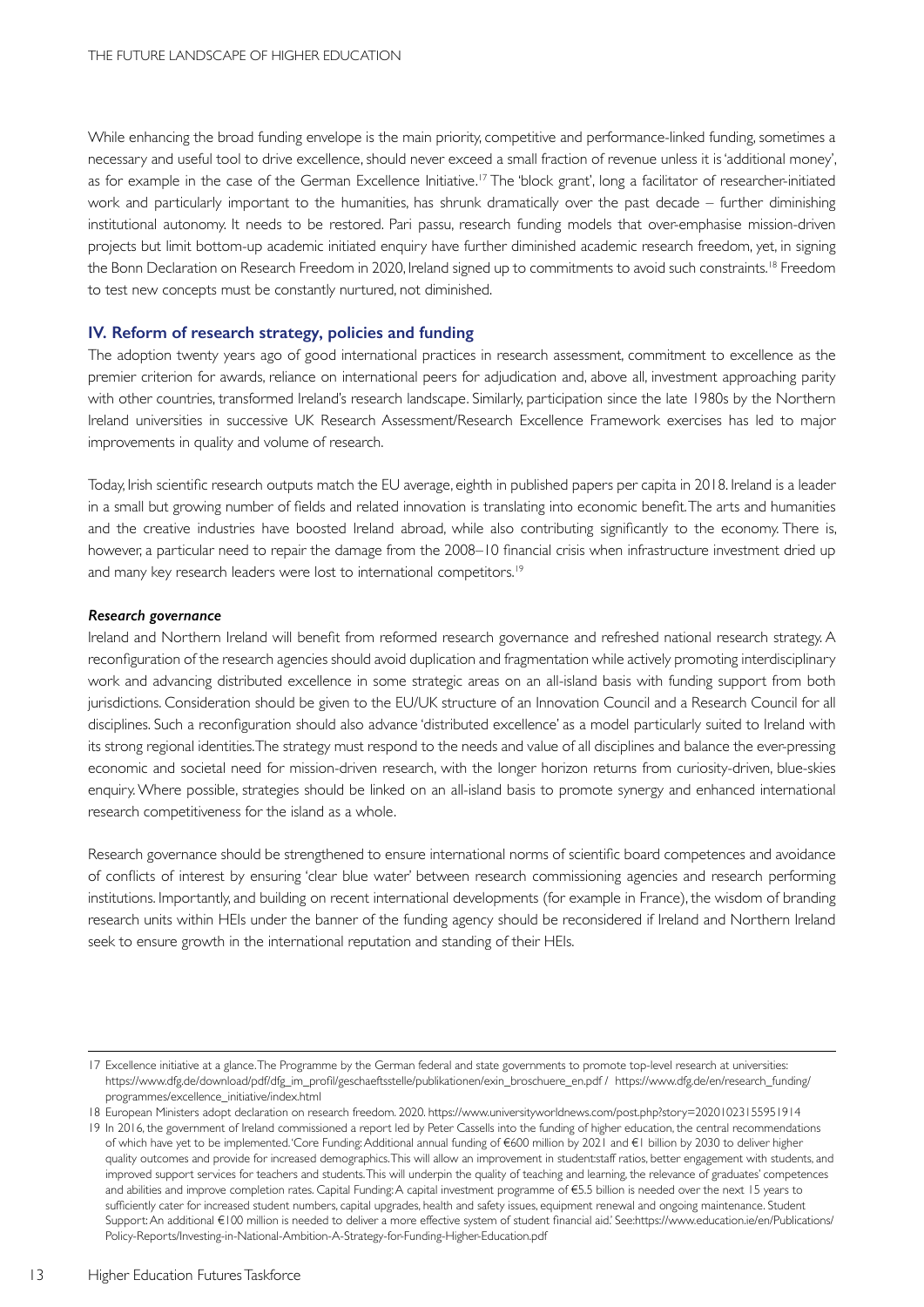Reform must encompass one further element. There is growing recognition of the importance of a 'healthy research culture' defined by the Royal Society as encompassing the behaviours, values, expectations, attitudes and norms of research communities. It influences researchers' career paths and determines the way that research is conducted and communicated. <sup>20</sup> It also enhances societal trust in science and expertise. Addressing this challenge will demand trustful and deep collaboration between the research agencies and tertiary institutions.

#### *Research funding*

Ireland made impressive strides in research investment during the first decade of the century; in 1997, Ireland's research investment was second lowest in the OECD. The Programme for Research in Third-Level Institutions (PRTLI) awarded approximately €1.2bn in exchequer and matching funding for buildings, research centres, equipment and training (2002– 09). A new cycle was never established.<sup>21</sup> Today, after a long decade of stagnation, annual research investment hovers below European average levels and falls well short of the 3% of GDP target to which governments signed up in Lisbon in 2000. Meanwhile, in Northern Ireland, the Support Programme for University Research (SPUR) funded jointly by Atlantic Philanthropies and the Northern Ireland Executive, provided £100 million to support research infrastructure including high calibre appointments.<sup>22</sup> This yielded substantial improvements in research performance but it, too, has not been repeated.

HEIs are increasingly challenged by the absence of full economic costing of research which has resulted in ambitious HEIs subsidising their research mission at the cost of teaching, or other equally important goals. A new research funding model is required, one that repeats the PRTLI capital programme in Ireland and a similar initiative in Northern Ireland to invest in infrastructure, and a revenue model that avoids harmful conflict between the research and teaching missions of HEIs.This programme should be based on the principles of distributed excellence.

The interdisciplinary, interinstitutional research clusters of a deeply networked HEI system will require funding models and structures of support informed by recent experience in the German and French Excellence Initiatives. There, assessment of funding applications included international panels of experts from a mixed set of disciplines. The consequent full integration of humanities and social sciences research across research funding calls should ensure necessary holistic responses to major societal challenges. Meanwhile, funding of research based on the distributed excellence model will result in the formation of unique regional clusters between HEIs, industry, the arts and tourism sectors. A national register of research expertise should be developed to facilitate the formation of dynamic research clusters across the HEI landscape.

#### *Sustaining research capacity*

Early career researchers (ECRs) are drivers of research, innovation and excellence; they advance the knowledge economy, contribute to societal change, discover new directions for research and disseminate their knowledge through new tools. Ireland needs to be more ambitious in attracting and retaining new talent by providing competitive doctoral and postdoctoral funding and training opportunities across all disciplines. Cross-sectoral career opportunities need to be developed in partnership with external stakeholders, including industry, NGOs, the creative industries and the public sector.

The precarity of research careers is a challenge in Ireland, Northern Ireland and across Europe. The attraction and retention of highly skilled ECRs is crucial to sustain a knowledge-research-innovation ecosystem. In recognition of the integral role of ECRs, governance structures should include ECR representation. The national funding agencies in Ireland and Northern Ireland should require all HEIs in receipt of public funding to implement agreed principles for the support of ECRs, addressing environment and culture, employment and professional and career development.19 Excellence will thrive in an inclusive and supportive research culture.

Principles of diversity, flexibility and porosity should result in a culture that recognises and values diverse career pathways and enables intersectoral mobility. Transversal training opportunities outside their core disciplines should provide ECRs with prospects beyond academia.

<sup>20</sup> See: Research culture: embedding inclusive excellence – workshop report (royalsociety.org), p. 3. See also:

https://wellcome.org/sites/default/files/research-culture-literature-review.pdf

<sup>21</sup> Royal Irish Academy, Future-proofing and improving research infrastructures in Ireland (Dublin, 2018), p. 8.

<sup>22</sup> See: https://www.atlanticphilanthropies.org/wp-content/uploads/2017/11/NI\_CountryBook-AP.pdf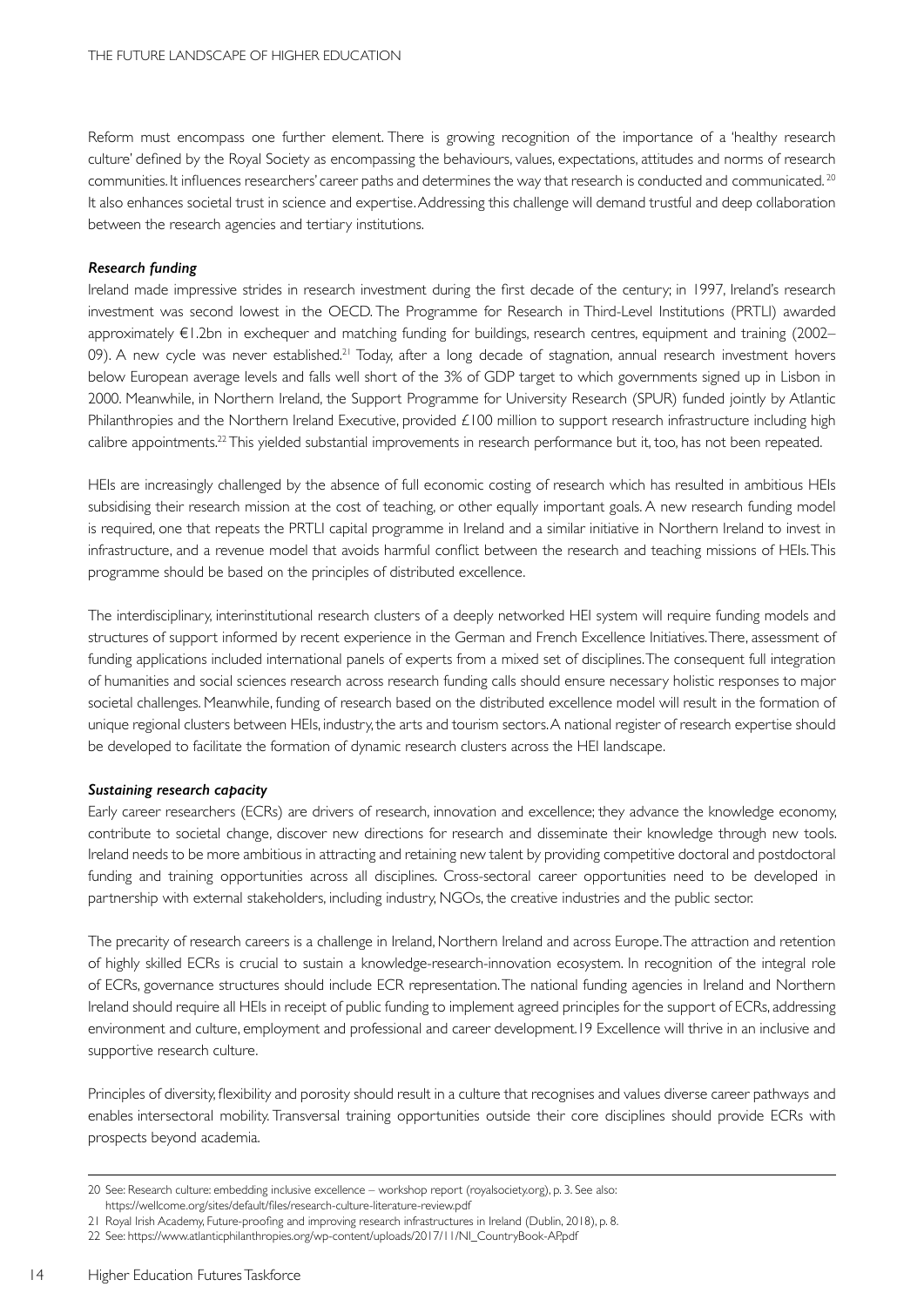Mentoring in portfolio development to document individual achievements, research publications, co-authorship of funding applications and teaching contributions should be the norm. Mentoring should be conducted by more than one supervisor and focus on inculcating commitment to high quality, probity and ethical behaviour. As already indicated in this report, academic career assessment reforms should extend to ECRs.

## **5. COMPETENT, AMBITIOUS, ENLIGHTENED HEI LEADERSHIP**

With their multifaceted missions, ever-growing demand for access by diverse learners, ambitious research and commercialisation agendas, burgeoning learner numbers, diversity of stakeholders and the increasing reliance of society on their success, many HEIs have become large, complex, often multinational institutions. Excellent leadership is crucial and while certain desired qualities may be innate in some individuals there is an ever-increasing requirement for prior and in-post bespoke professional development. More broadly, universities must embrace more professionalisation of management systems, programmed career development opportunities and competitive reward systems for those who embrace the many specialised leadership and management responsibilities in modern HEIs.

**Reform of academic career assessment:** If academic staff are to engage with the evolving missions of their institutions, they must enjoy career advancement though evaluation systems that reward good performance in all facets of academic life. HEIs must value the diverse elements of the institutional mission equitably and, in particular, accord parity of esteem to teaching and research. Reliance on questionable metrics of research performance, currently the mainstay of assessment in many systems, should be replaced by more holistic measures of the many facets of the modern academic career. While HEIs that prioritise research in their institutional missions may continue to rely more on research metrics, they too must broaden those metrics beyond the traditional indices. To ensure success, performance incentives within the university community must be aligned with the university plan – in turn aligned with the institutional vision for a sustainable community and planet.

## **6. FINAL REMARKS**

While there are local challenges that demand bespoke solutions, the island's tertiary institutions sit comfortably within broad European higher education frameworks. There are particular issues that derive from the partition of the island, the lack of synchrony across the two political systems, a history of civic conflict and the recent withdrawal of the UK from the European Union.These factors are all having an impact on Northern Ireland and north–south relations, as are the infrastructural deficits inherited from a prolonged era of relative poverty in the south of the island, together with over centralisation in both states (Ireland and Northern Ireland), with consequent regional disparities in provision. Nevertheless, all HEIs on the island face the same overarching global trends that outweigh, in scale and pace, the significance of local matters.The vision for 2035 outlined in this paper, derived from a broad consultation with Irish stakeholders and informed by international consensus on the direction of higher education and research, sets out the destination for HEIs. Getting there demands that the government and HEIs travel together with all stakeholders in society.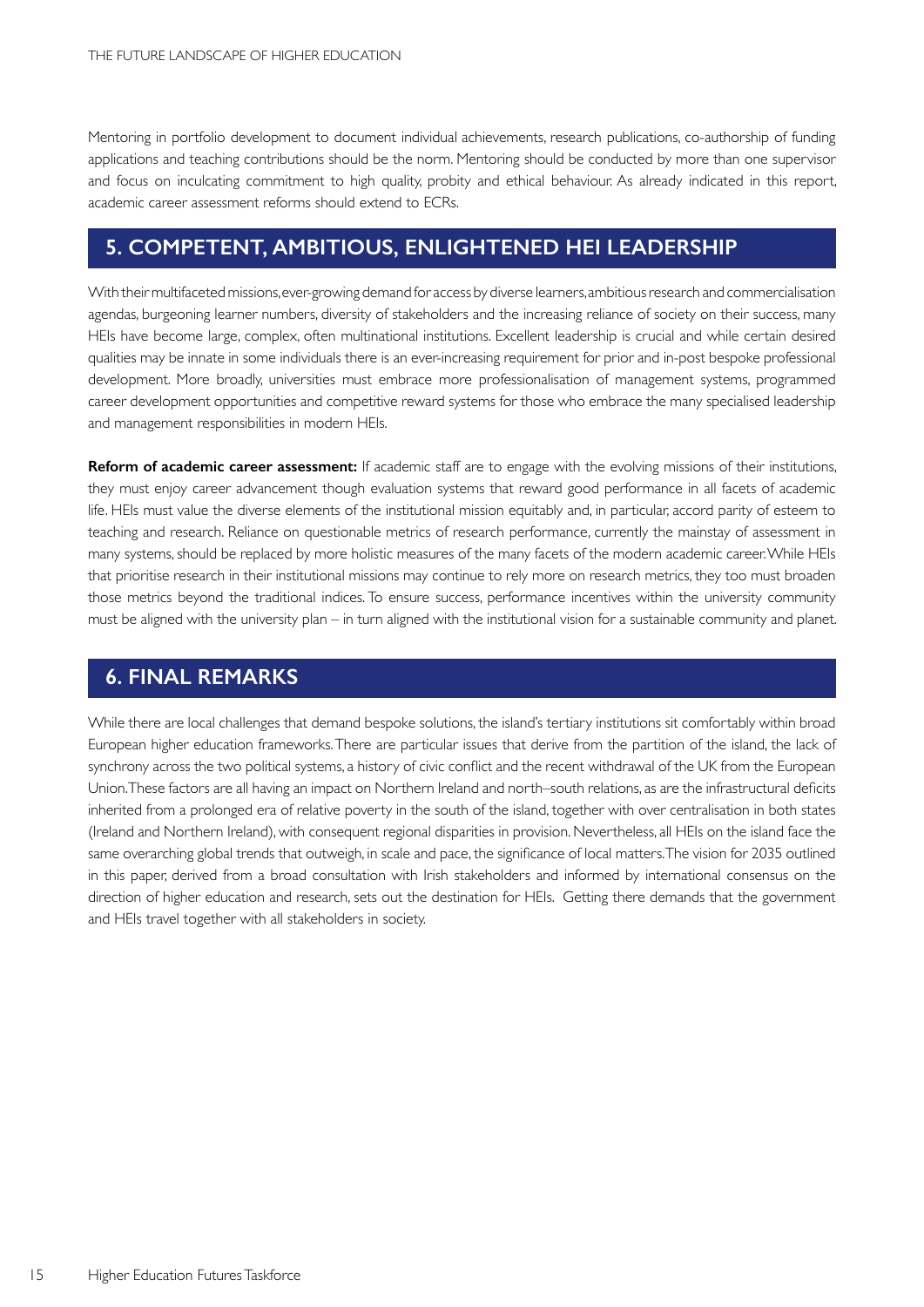## **APPENDIX**

#### **Members of the Future Models of Higher Education Sub-group**

Dr Mikey Creane, Research Fellow, National University Ireland Galway

Anne Fuchs, Co-chair Future Models subgroup, FBA, MRIA, Director of the Humanities Institute, University College Dublin

Professor Karl Leydecker, FRSE, Senior Vice-Principal, University of Aberdeen

Professor Hannah McGee, Royal College Surgeons Ireland

Gerry McKenna MRIA, HE Futures Taskforce Chair, Senior Vice-President, Royal Irish Academy

Professor Michael Murphy, Co-chair Future Models subgroup, President, European University Association

Dr Joseph Ryan, CEO, Technological Higher Education Association

Dr Róisín Smith, Policy and International Relations, Royal Irish Academy

*The opinions expressed in this discussion paper are those of the HE Futures Regions and Place subgroup and do not necessarily represent those of the Royal Irish Academy.*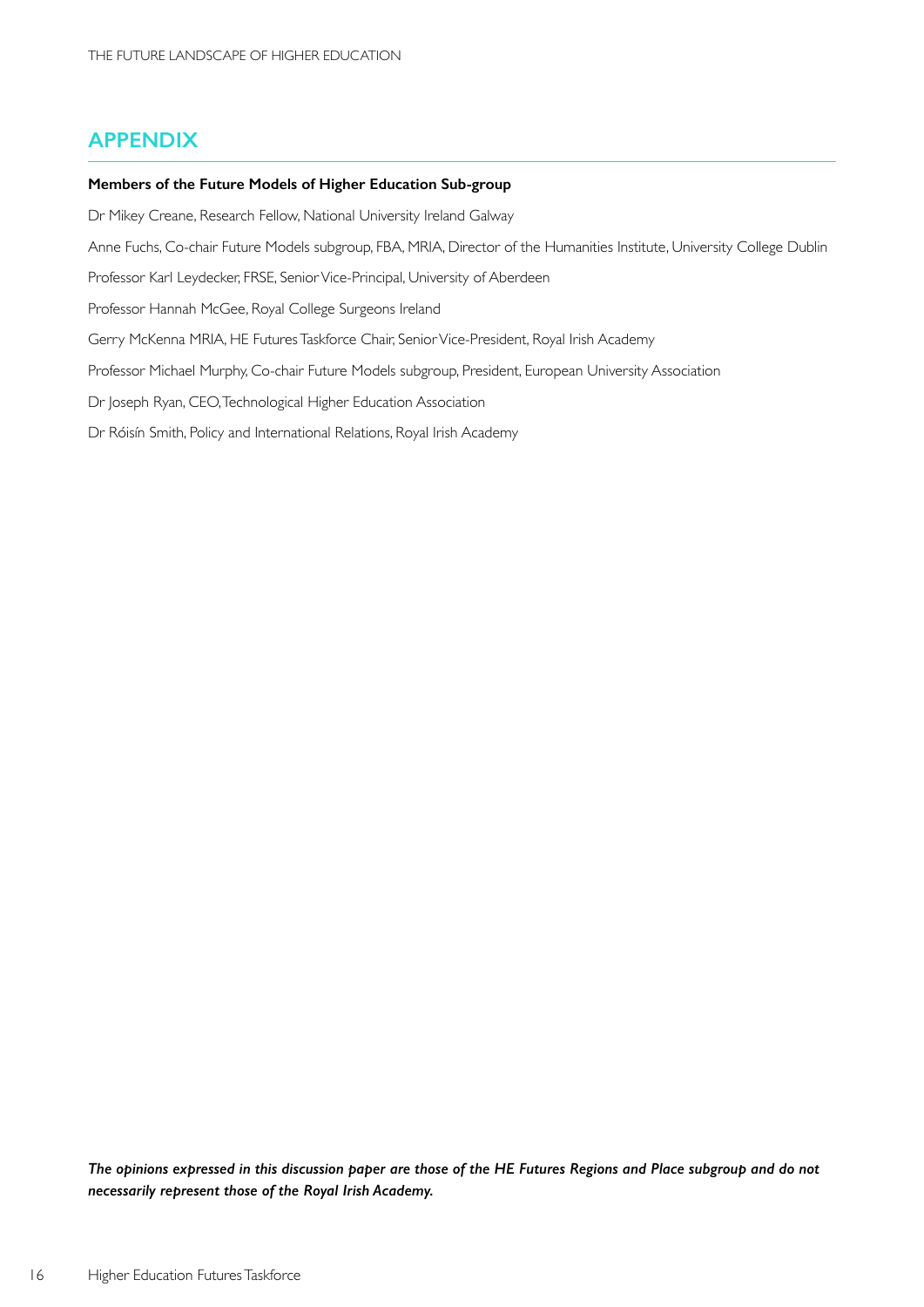## **REFERENCES**

ALLEA, EUA and Science Europe.

https://allea.org/allea-eua-and-science-europe-publish-joint-statement-on-academic-freedom-and-institutional-autonomy/

Aoun, J.E. 2018 *Robot proof: higher education in the age of artificial intelligence*. Massachusetts. MIT Press.

Council of the European Union. Council Resolution on a strategic framework for European cooperation in education and training towards the European Education Area and beyond (2021–2030) (2021/C 66/01) https://eur-lex.europa.eu/legal-content/EN/TXT/PDF/?uri=uriserv:OJ.C\_.2021.066.01.0001.01.ENG

European University Association. 2021 Universities without walls: a vision for 2030 https://eua.eu/downloads/publications/universities%20without%20walls%20%20a%20vision%20for%202030.pdf

European Commission 2018 Access to universities in the EU: a regional and territorial analysis https://ec.europa.eu/regional\_policy/sources/docgener/focus/2018\_12\_access\_universities.pdf

European Commission 'A Europe fit for the digital age' and 'Shaping Europe's digital strategy' https://ec.europa.eu/commission/presscorner/detail/en/fs\_20\_278 / https://ec.europa.eu/digital-single-market/en

Excellence initiative at a glance. The programme by the German federal and state governments to promote top-level research at universities':

https://www.dfg.de/download/pdf/dfg\_im\_profil/geschaeftsstelle/publikationen/exin\_broschuere\_en.pdf / https://www.dfg.de/en/research\_funding/programmes/excellence\_initiative/index.html

Fleming, T., Loxley, A. and Finnegan, F. 2017 *Access and participation in Irish higher education*. London. Palgrave/Macmillan. O'Malley, B. 2020 European Ministers adopt declaration on research freedom. University World News. https://www.universityworldnews.com/post.php?story=20201023155951914

Royal Irish Academy 2018 Future-proofing and improving research infrastructures in Ireland. Dublin.

Royal Irish Academy Advice Paper on the Sustainability of the Northern Ireland Higher Education Sector 2016 https://www.ria.ie/sites/default/files/ria\_advice\_no10\_2\_21.pdf

Royal Irish Academy. Briefing on Nor thern Ireland Budgetary Outlook 2018–2020 2018 https://www.ria.ie/sites/default/files/ria\_ni\_budget\_2018-20\_final.pdf